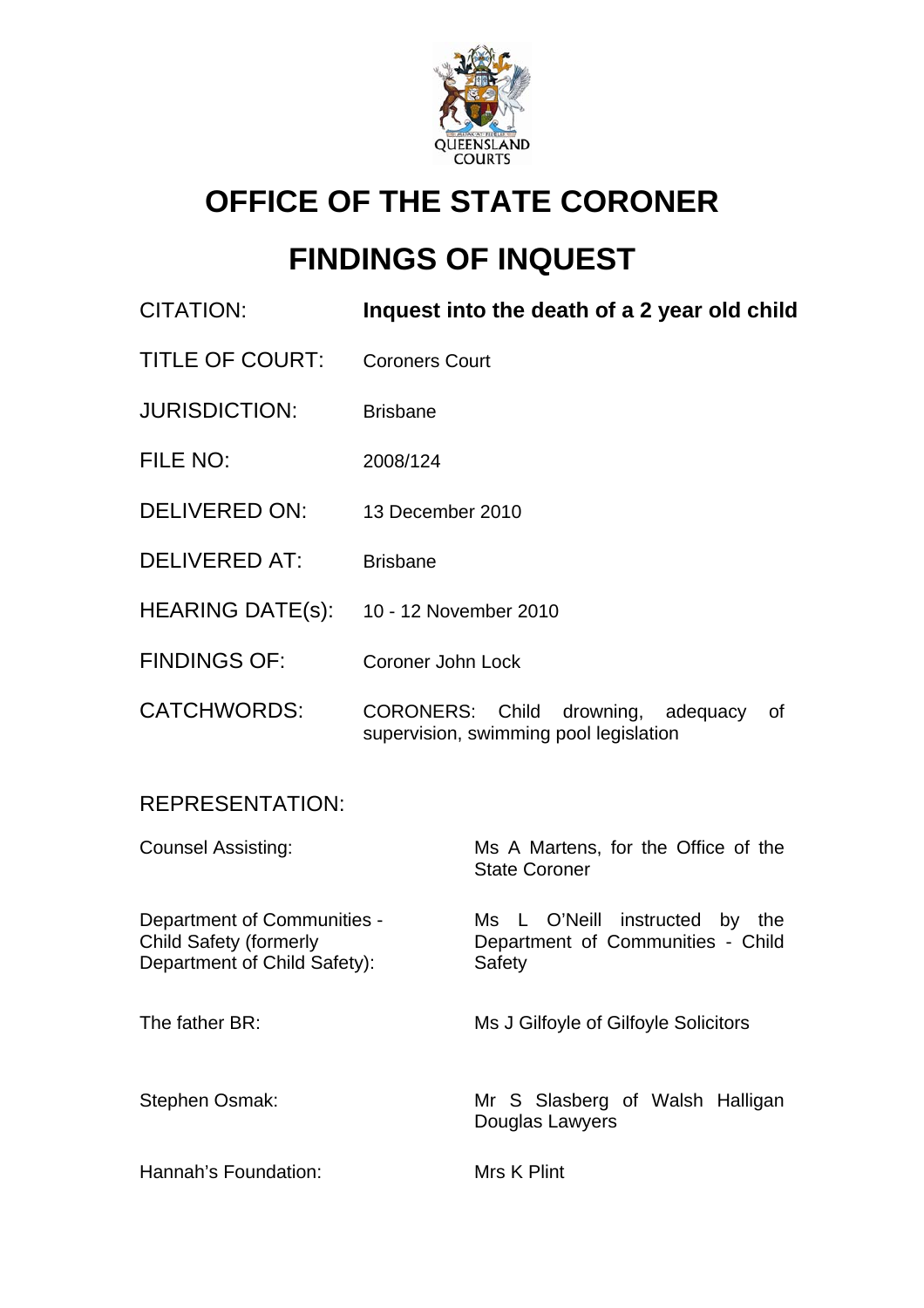# **Introduction**

- 1. On 21 October 2008 a 2 year old girl, L drowned in a backyard swimming pool at rented premises at Kallangur. She lived there with her father, her 3 year old sister K and an uncle. Her parents were separated. L's sister first saw her lying facedown in the pool. Access to the pool was likely to have obtained through a sliding security door which was found to have the lock detached. It was not apparent how the lock got into that condition.
- 2. The family was known to the Department of Child Safety. There was a significant degree of parental conflict and proceedings were eventually brought in the Family Court with respect to child custody issues. After hearing an application from the Department and in accordance with established practice and following the procedure adopted by the Family Court, I have ordered that any details identifying the name of the child L and members of her family not be published or otherwise distributed.
- 3. The main issue for determination at the inquest was to determine how the faulty lock to the security door got into that condition and otherwise how the death occurred.
- 4. A second issue was to consider the interaction between the family and the Department of Child Safety and if any action or inaction on the part of this Department contributed to the death.
- 5. These findings will also consider the state of the pool fencing at the time of the death and whether any changes to policies or practices could reduce the likelihood of deaths occurring in similar circumstances in the future. Of significance it was noted that new Swimming Pool fencing legislation came into force on 1 December 2010 which, if it had been adopted at these premises back in 2008, may have significantly minimised the chances of L drowning.
- 6. Section 45 of the *Coroners Act 2003* ("the Act") provides that when an inquest is held into a death, the coroner's written findings must be given to the family of the person who died and to each of the persons or organisations granted leave to appear at the inquest. These findings will be distributed in accordance with the requirements of the Act and also placed on the website of the Office of the State Coroner.

# **The scope of the Coroner's inquiry and findings**

- 7. A coroner has jurisdiction to inquire into the cause and the circumstances of a reportable death. If possible he/she is required to find:
	- a. whether a death in fact happened;
	- b. the identity of the deceased;
	- c. when, where and how the death occurred; and
	- d. what caused the person to die.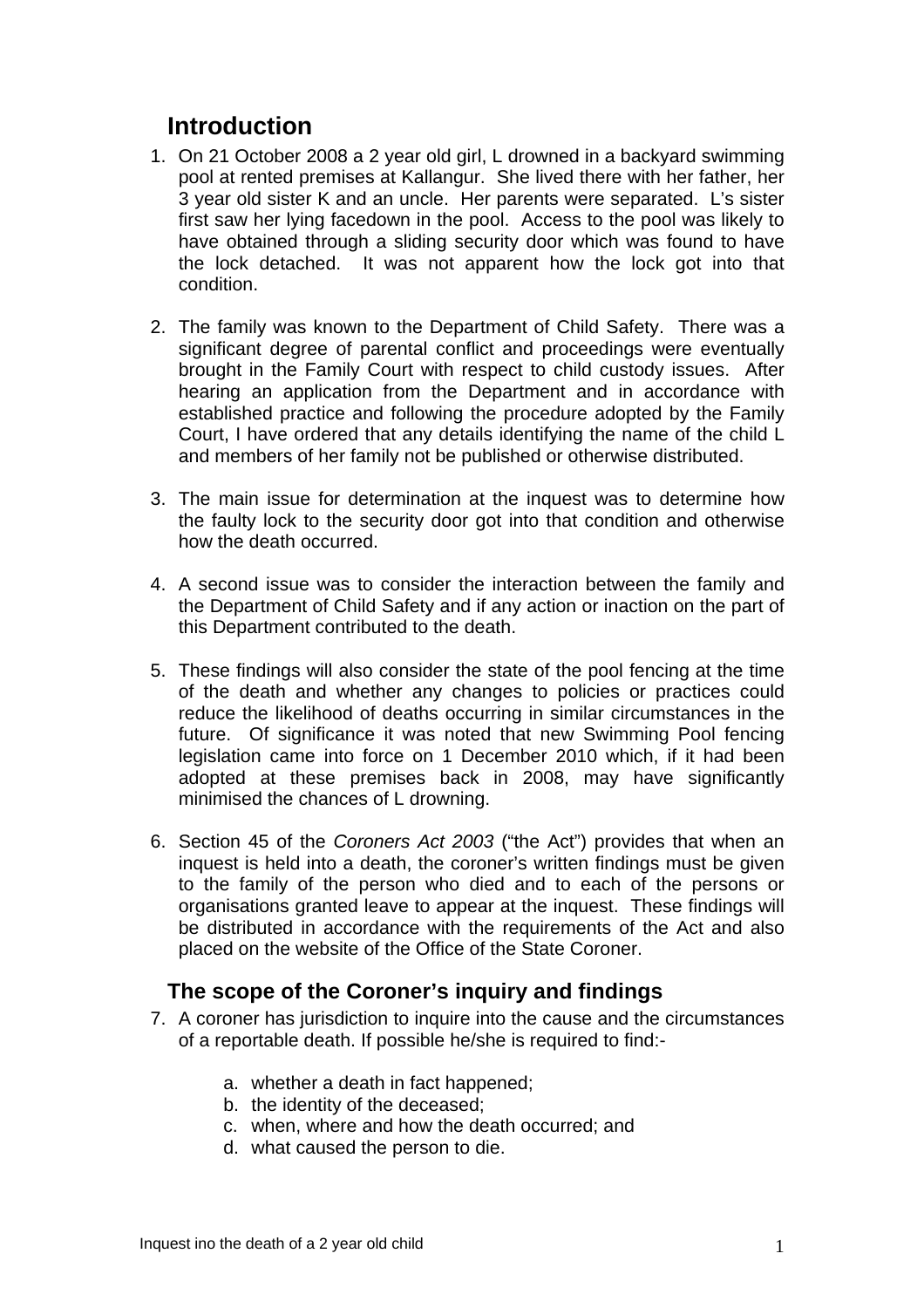- *8.* There has been considerable litigation concerning the extent of a coroner's jurisdiction to inquire into the circumstances of a death. The authorities clearly establish that the scope of an inquest goes beyond merely establishing the medical cause of death.
- *9.* An inquest is not a trial between opposing parties but an inquiry into the death. In a leading English case it was described in this way:- *"It is an inquisitorial process, a process of investigation quite unlike a criminal trial where the prosecutor accuses and the accused defends… The function of an inquest is to seek out and record as many of the facts concerning the death as the public interest requires."* [1](#page-2-0)
- 10. The focus is on discovering what happened, not on ascribing guilt, attributing blame or apportioning liability. The purpose is to inform the family and the public of how the death occurred with a view to reducing the likelihood of similar deaths. As a result, the Act authorises a coroner to make preventive recommendations concerning public health or safety, the administration of justice or ways to prevent deaths from happening in similar circumstances in future.<sup>[2](#page-2-1)</sup> However, a coroner must not include in the findings or recommendations, statements that a person is or maybe guilty of an offence or is or maybe civilly liable for something.  $3$

## **The admissibility of evidence and the standard of proof**

- 11. A coroner's court is not bound by the rules of evidence because the Act provides that the court "*may inform itself in any way it considers appropriate."[4](#page-2-3)* That does not mean that any and every piece of information, however unreliable, will be admitted into evidence and acted upon. However, it does give a coroner greater scope to receive information that may not be admissible in other proceedings and to have regard to its origin or source when determining what weight should be given to the information.
- 12. This flexibility has been explained as a consequence of an inquest being a fact-finding exercise rather than a means of apportioning guilt; an inquiry rather than a trial. $5$
- 13. A coroner should apply the civil standard of proof, namely the balance of probabilities but the approach referred to as the *Briginshaw* sliding scale is applicable. $6$  This means that the more significant the issue to be determined; or the more serious an allegation; or the more inherently unlikely an occurrence; then in those cases the clearer and more persuasive the evidence should be in order for the trier of fact to be sufficiently satisfied that it has been proven to the civil standard.<sup>[7](#page-2-6)</sup>

<span id="page-2-0"></span><sup>1</sup> *R v South London Coroner; ex parte Thompson* (1982) 126 S.J. 625

<span id="page-2-1"></span><sup>2</sup> Section 46 of the Act

<span id="page-2-2"></span><sup>3</sup> Sections 45(5) and 46(3) of the Act

<span id="page-2-3"></span><sup>4</sup> Section 37 of the Act

<span id="page-2-4"></span><sup>5</sup> *R v South London Coroner; ex parte Thompson* per Lord Lane CJ, (1982) 126 S.J. 625

<span id="page-2-5"></span><sup>6</sup> *Anderson v Blashki* [1993] 2 VR 89 at 96 per Gobbo J

<span id="page-2-6"></span><sup>7</sup> *Briginshaw v Briginshaw* (1938) 60 CLR 336 at 361 per Sir Owen Dixon J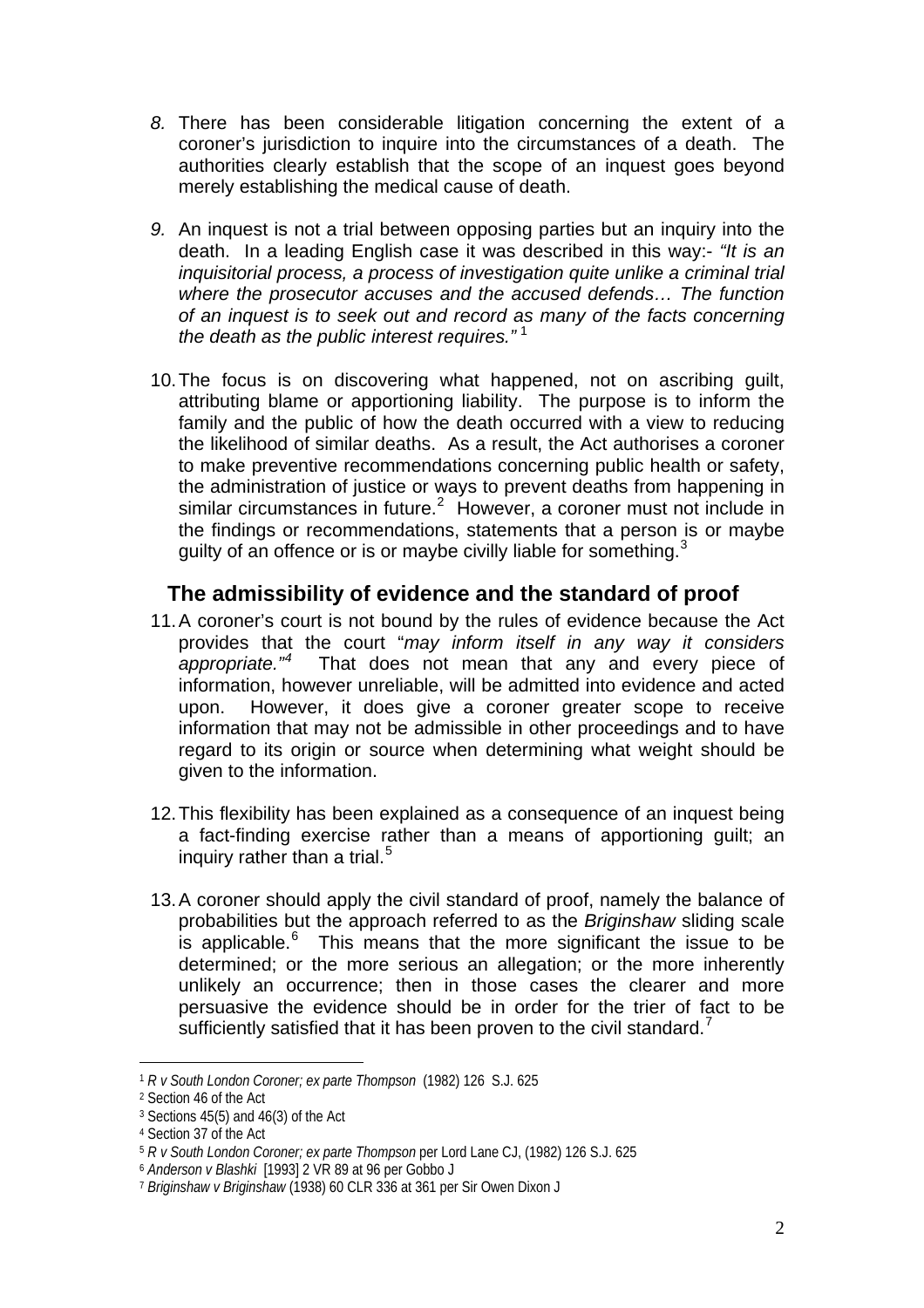- 14. It is also clear that a coroner is obliged to comply with the rules of natural justice and to act judicially. $8$  This means that no findings adverse to the interest of any party may be made without that party first being given a right to be heard in opposition to that finding. As *Annetts v McCann[9](#page-3-1)* makes clear, that includes being given an opportunity to make submissions against findings that might be damaging to the reputation of any individual or organisation.
- 15. If, from information obtained at an inquest or during the investigation, a coroner reasonably suspects a person has committed a criminal offence, the coroner must give the information to the Director of Public Prosecutions in the case of an indictable offence, and to the chief executive of the department which administers legislation creating an offence which is not indictable if, from information obtained at an inquest or during the investigation, a coroner reasonably believes that the information may cause a disciplinary body for a person's profession or trade to inquire into, or take steps in relation to, the person's conduct, then the coroner may give that information to that body.<sup>[10](#page-3-2)</sup>

### **The evidence**

16. It is not necessary to repeat or summarise all of the information contained in the exhibits and from the oral evidence given, but I will refer to what I consider to be the more important parts of the evidence.

#### **Social History**

- 17. L's father BR and her mother DP were in a relationship for a number of years, and for one of those years they were married. Their relationship produced two children K who was born on 15 May 2005 and L who was born on 11 July 2006.
- 18. L was described by her mother as a well loved child who brightened up every one's day. She said she was a typical redhead. L's father said she was a great little girl, his little mate who liked the things that he liked and was loved by everyone. I have no doubt that both parents cared deeply about their children, a conclusion also reached by Justice Murphy in the Family Court proceedings which took place earlier this year. The loss of L in these tragic circumstances has no doubt had a damaging impact on both parents and it would also seem on her sister's own bereavement and ongoing emotional issues.<sup>[11](#page-3-3)</sup>

<span id="page-3-0"></span><sup>8</sup> Harmsworth v State Coroner [1989] VR 989 at 994 and see a useful discussion of the issue in Freckelton I., "Inquest Law" in The inquest handbook, Selby H., Federation Press, 1998 at 13

<span id="page-3-2"></span><span id="page-3-1"></span><sup>9 (1990) 65</sup> ALJR 167 at 168

<sup>10</sup> Section 48(4) of the Act

<span id="page-3-3"></span><sup>11</sup> Comments made by Justice Murphy in his decision in the Family Court. Mrs Plint requested that I recommend that the parents undergo a Triple P parenting course and K and the family receive further support by the Department of Communities or the Family Court but it is beyond the scope of an inquest to make such a recommendation. I heard no evidence on this point and it is a subject for the jurisdiction of the Family Court.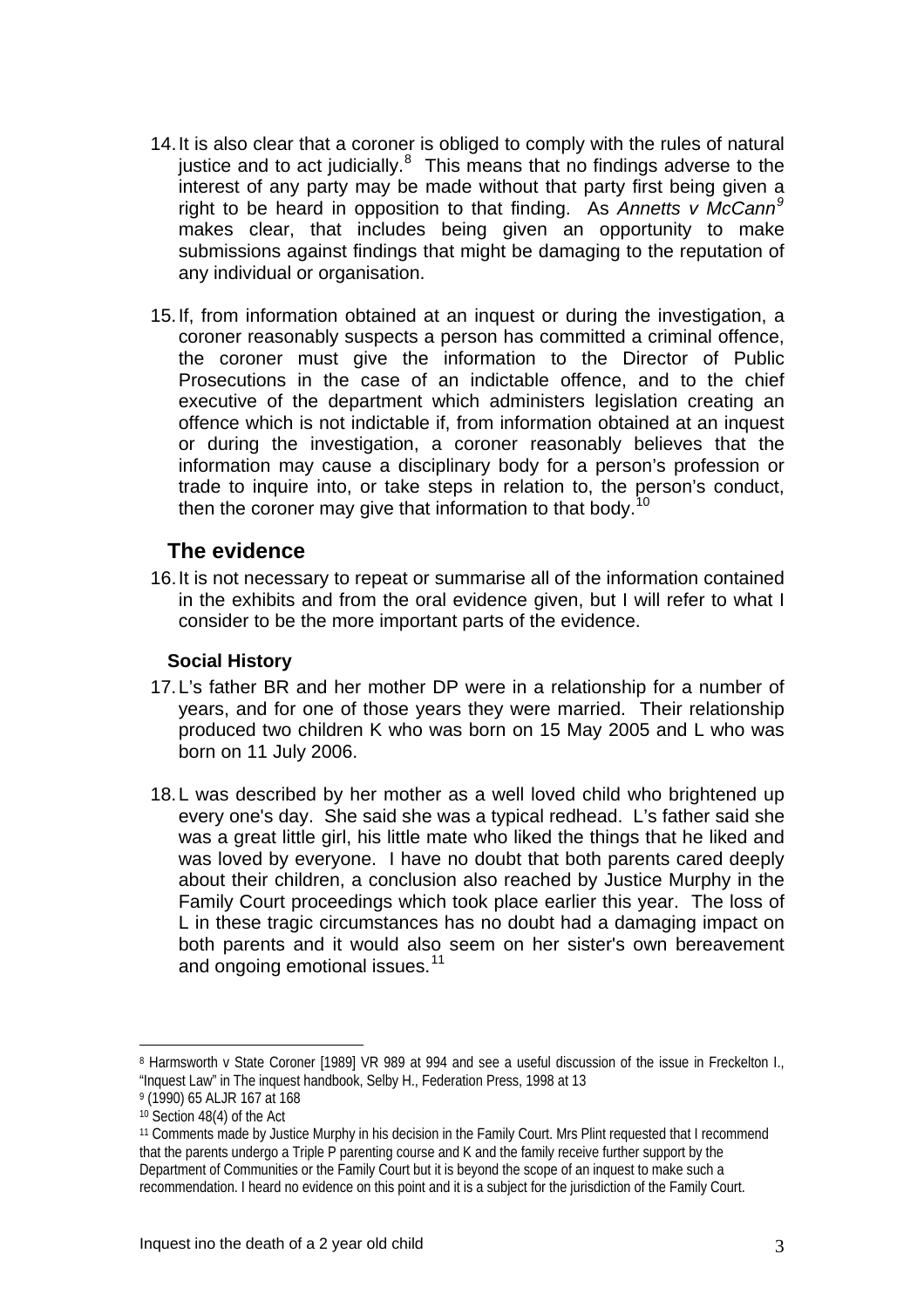- 19. On 8 July 2007 the relationship between the parents ceased. The father initially retained custody of the two children and he and the children resided with his parents. L's mother would see the children approximately once a month. Between August 2007 and January 2008, the mother suffered a manic depressive episode and she sought treatment. She had previously been diagnosed with depression as a teenager.
- 20. In January 2008 the mother made contact with a lawyer and as a result, L's parents were required to attend a Legal Aid mediation. This mediation occurred in April or May 2008 and as a result an agreement was reached that the mother would have access to the children from Friday afternoon until Monday morning once a fortnight. This arrangement continued up until L's death.

#### **Domestic violence incident in December 2007**

- 21. In December 2007 an incident occurred between L's parents which was witnessed by the children.
- 22. The incident was reported to the police several days later. As a result of the information provided, the police conducted a welfare check to determine the welfare of L and K. The girls appeared well cared for and dressed in appropriate clothing.
- 23. On 6 December 2007, Ms NB, an intake officer within the Department of Child Safety (now known as the Department of Communities - Child Safety, however I will refer to it as "the Department") received a call in relation to L and her family. The notifier advised that the parents had separated 5 months earlier and the father BR had taken the children to live with him. The caller indicated the relationship had deteriorated as the father was making threats to kill the mother DP, and the children K and L and on Sunday the father had abducted DP and was driving around with her and the children. The notifier indicated the children were in the car screaming. The notifier indicated the mother had left her home and was currently hiding from the father. The caller also stated the father had been seen driving around the mother's house looking for her and on the morning of 7 December 2007 he had telephoned the mother threatening her. The notifier also indicated the father had contacted the maternal grandmother and stated "if DP does not speak to me I will hurt the girls". The notifier heard K laughing however she then started screaming. The caller advised there were concerns for the children. The mother had only been allowed to see the children when the father allowed it.
- 24. Ms NB advised the caller to have DP and her mother contact the police and advise them of the situation and request a welfare check to be conducted. The notifier was advised to re-contact the Department once they had spoken with the police to advise of the police's response.
- 25. On 7 December 2007 Ms NB entered this information into the Department's database. As a result of entering the information, she was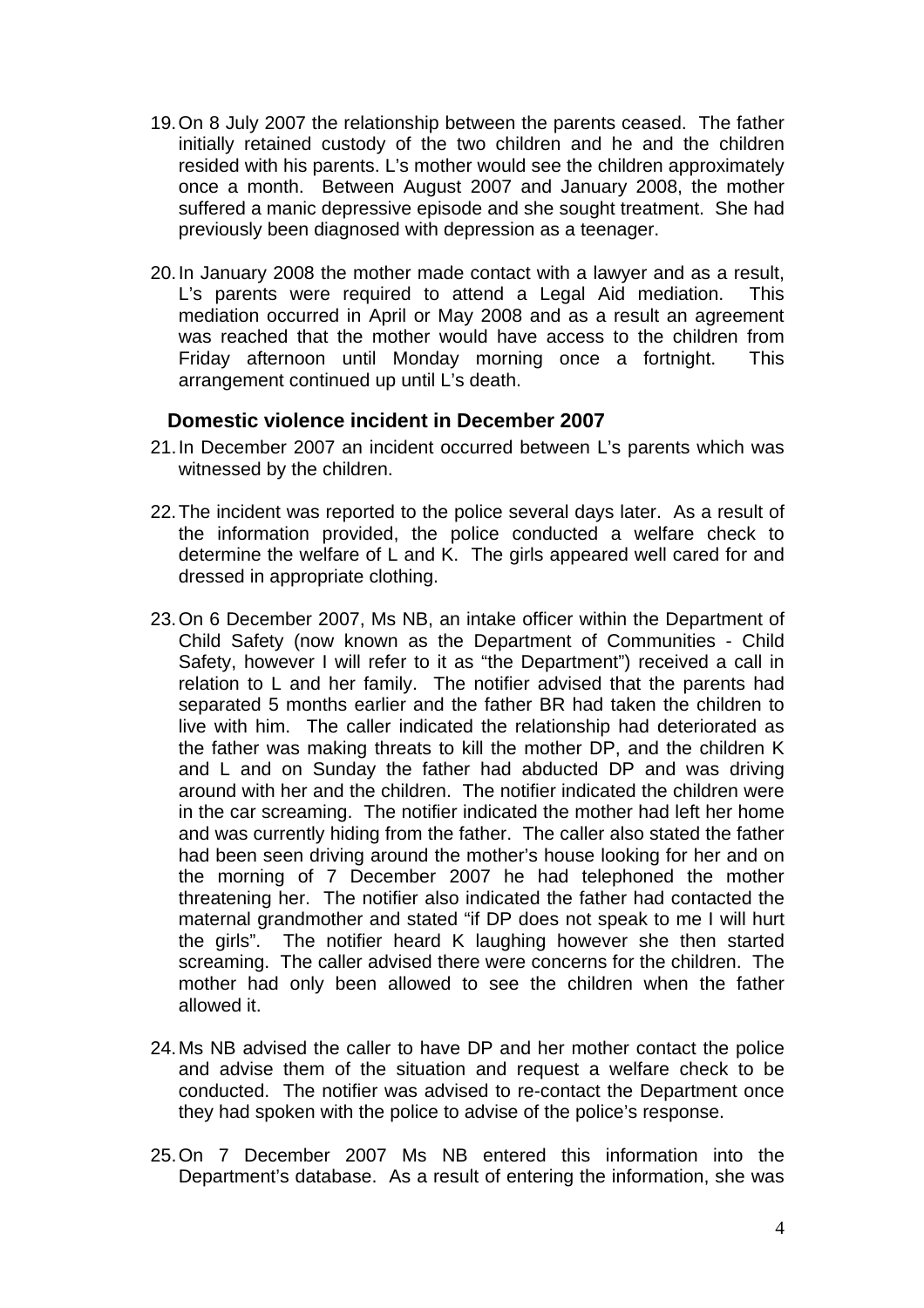required to complete screening criteria which related to alleged harm/risk of harm to the children. The topics covered were neglect, physical harm, sexual abuse and emotional harm. Because none of these items were selected, the screening criteria indicated the matter should be recorded as a Child Concern Report.

- 26. As a result of completing the Child Concern Report, Ms NB made the following assessment of the concerns raised "the mother is currently in Melbourne as she was sent down there by her parents in order to get her away from the father. The notifier advised that the mother will be seeking a DVO and is looking to apply for custody of the children. Notifier was advised to have the person the father has been making the threats to (the mother and the maternal grandmother) call the police and request for a welfare check to be conducted. The notifier advised that the maternal grandmother would attend the Browns Plains police station and report their concerns and ask for a welfare check to be completed. Notifier was asked to re-contact the Dept and advise of the Police's response. At this time the information will be recorded as a Child Concern Report, however if further information is received, this information is to be re-assessed in order to ascertain the current safety and well-being of the children."
- 27. On 2 January 2008 the Child Concern Report was approved by Ms NB's Team Leader, Ms WR. As a result, no further action was taken by the Department in relation to this information.
- 28. In November 2008, the father was charged with 6 offences as result of the incident in December 2007. The reason for the delay in commencing the proceedings certainly seems unacceptable. An explanation is provided in a statement of Plainclothes Senior Constable Kellie Brooks<sup>[12](#page-5-0)</sup> and seems to be related to the fact she was aware a welfare check had been conducted in relation to the children and there were no problems identified and subsequently Queensland Police resources, recreation leave and a four-month period of sick leave delayed the investigation. It was not until after the death of L that the charges were commenced. It would be fair to say it is apparent the matter simply got lost in the system.
- 29. The charges included deprivation of liberty, two charges of common assault, unlawful entry of a vehicle for committing an indictable offence, stealing and unlawful stalking. On 19 August 2009, the father pleaded guilty to one charge of common assault and stalking, and the remaining charges were dropped. A conviction was not recorded, and the father was sentenced to 18 months probation and a restraining order.
- 30. Neither SCAN nor the Department were notified of the circumstances relating to the incident or the charges. Dectective Senior Sergeant Zitny<sup>[13](#page-5-1)</sup> details the Queensland Police Service policies regarding the investigation

<span id="page-5-0"></span><sup>12</sup> Exhibit B23

<span id="page-5-1"></span><sup>13</sup> Exhibit B25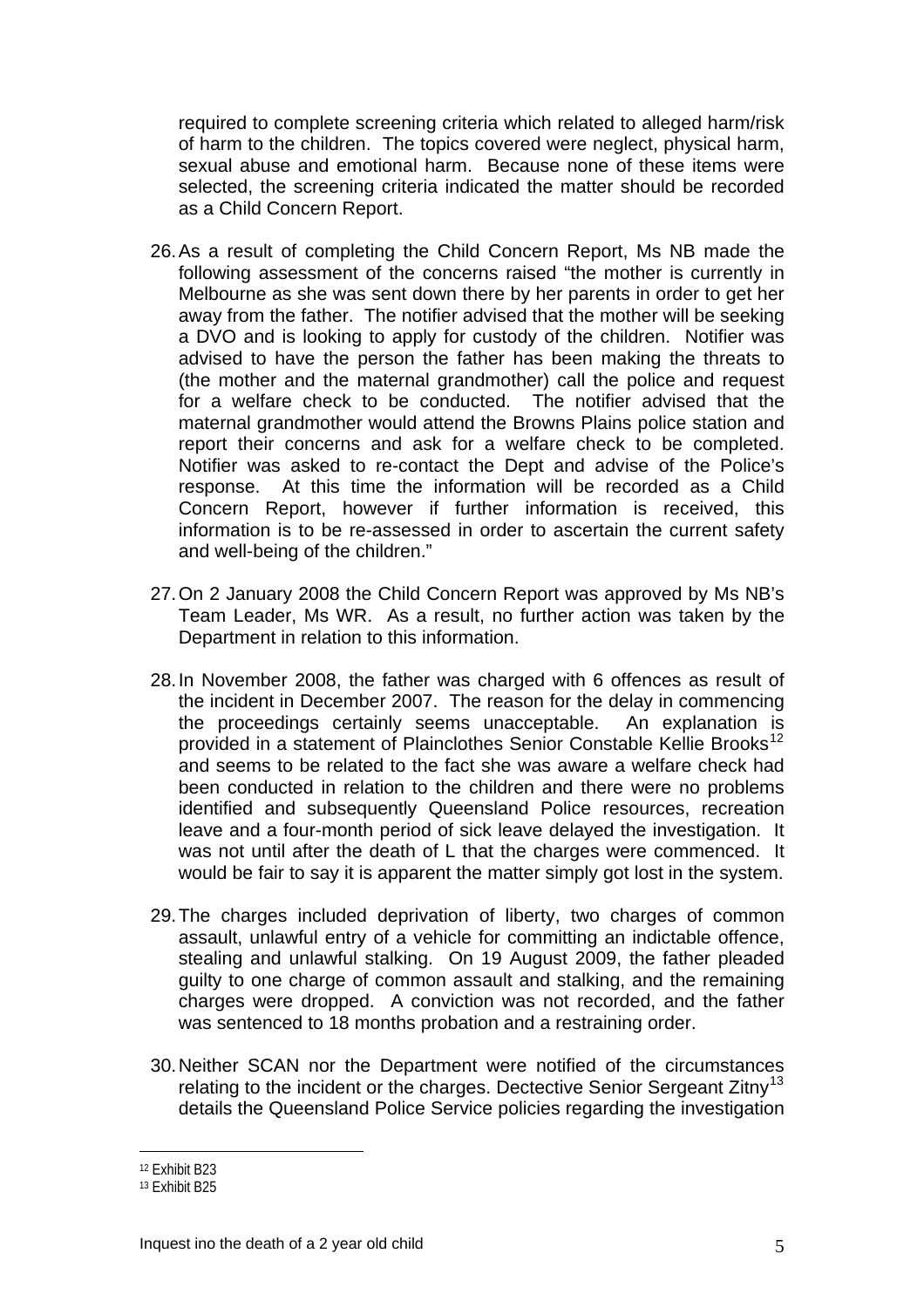of domestic violence and other action to protect children which I accept are all appropriate policies. He stated that if there had been a significant history of domestic violence or an escalation in such matters then certainly there would be a referral to the Department of Child Safety and to SCAN. At the time of this incident there were no domestic violence application current reports or orders recorded within the Queensland Police Service records and given the attendance of police conducting a welfare check and there being no concerns he can understand why no referrals were made. He conceded it was somewhat of a borderline decision. I accept this is the case and in general do not consider the actions of Queensland Police require any further comment.

#### **The property situated at 15 Campbell Street, Kallangur**

- 31. The address is a two storey wooden dwelling with a double garage. In July 1990 building approval was granted for a swimming pool to be constructed. The approval noted that the swimming pool shall be enclosed by fencing and gated design, constructed and maintained in accordance with the standards contained in the Standards Association of Australian Publication AS 1926-1986.
- 32. AS 1926-1986 provided that an inground pool needed to be fenced however a side of a building could form part of an intended barrier. The Standard also required that all gates providing access to the pool had an automatic self closing device (so the device would return the gate to the closed position and operate the latching device from any position with a stationary device) and a latching device which would automatically operate on the closing of the gate and would prevent the gate from being re-opened without manually releasing the mechanism.
- 33. Checks made by the Office of the State Coroner have revealed that Council records indicate the 1990 Building Development Approval for the swimming pool and swimming pool fence did not receive a final inspection.
- 34. However, it is apparent a compliance inspection in January 1996 conducted at the request of the property owners at that time revealed there were no outstanding requisitions in relation to the swimming pool fencing and therefore at that time the swimming pool fence was compliant.
- 35. As at October 2008, the property had an inground pool approximately 5 metres in length by 2 metres wide in a kidney shape. The rear yard was enclosed by a 6 foot wooden fence. There was also a pool fence dividing the pool area from the clothes line and grassed area. The pool area had three access points: a metal pool gate with key lockable magnetic latch located on the eastern side near the rear stairs, a 6 foot wooden paling fence with an inward swinging metal frame wooden paling gate with a barrel bolt locking mechanism located on the western side of the pool enclosure and a sliding glass door and security door downstairs.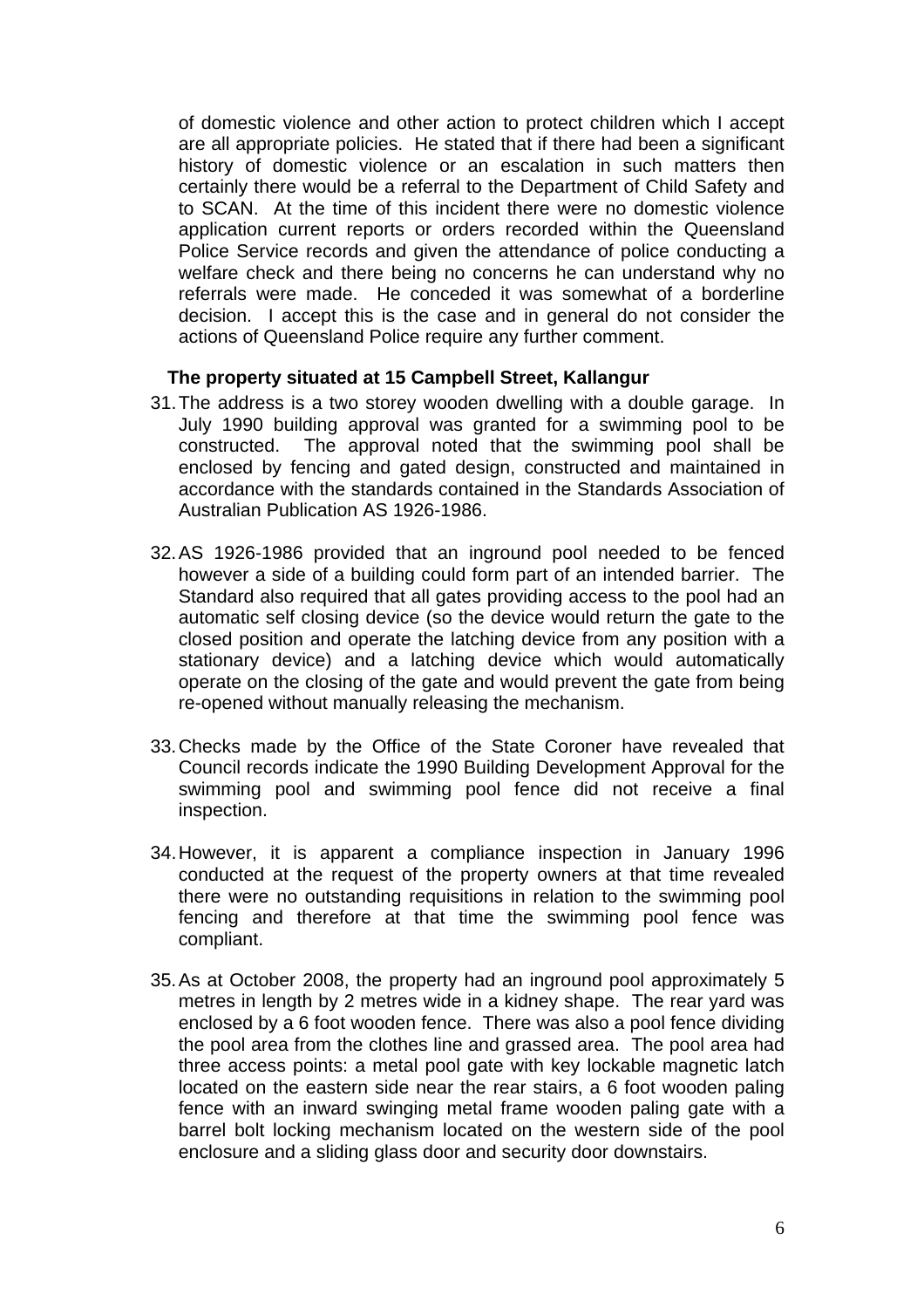- 36. The director of the company (Mr Stephen Osmak) that purchased the property, engaged a conveyancing lawyer. He was unaware if any searches had been conducted regarding the compliance of the pool fencing with the relevant standards and became aware later (after L's death) that a pool search was not done. When he purchased the property there had been some fire damage to the front bedroom which he had repaired. These repairs did not require a building application approval. He recalls being requested by the agent to remove the cubby house which he did.
- 37. In June 2008, Claymore Real Estate was approached to provide a rental appraisal and discuss managing the property with Mr Osmak. According to property manager, Mrs Cassandra Beecham, at that stage the downstairs rear sliding security door did not have an automatic closing mechanism. She recommended he put one on and she recalls he did. She also had a key for the sliding door. Ms Beecham also recalls telling the owner she had some concerns regarding a cubby house being too close to the pool fencing and recommended it be removed, which he did.
- 38. Mr Osmak's recollection is that the security door did have an automatic closing mechanism and this did not have to be attached as was suggested by the evidence of Mrs Beecham. Given these events occurred some years ago it is probable and understandable that one or the other of them have a different recollection but in any event nothing turns on that inconsistency. He certainly denies the condition of the sliding door security lock was in the condition as indicated in photograph 41. After L's death, he received a show cause notice from the council in relation to the pool fence which he took immediate steps to rectify by erecting a temporary fence and to eventually construct a compliant fence.
- 39. On 16 June 2008, Mr Osmak signed the management documentation for Claymore Real Estate to manage the property. In mid July 2008, the father BR and his girlfriend, Ms ET, decided to move in together. In July 2008 Ms ET attended the property and inspected it for the purposes of renting the property. They decided to rent the property at 15 Campbell Street.
- 40. On 16 July 2008, the property manager, Mrs Beecham, attended the property for an inspection. Mrs Beecham completed her part of the Entry Condition Report for the property. She noted the keys and locks for the sliding security door were undamaged and working. She gave very clear evidence the lock of the sliding door was not in the condition as it was found after L drowned and as indicated in the photographs taken by police and in particular the state as shown in photograph 41 of Exhibit F1. There is no reference to this defect listed in the Entry Condition Report<sup>[14](#page-7-0)</sup>.

<span id="page-7-0"></span><sup>14</sup> Exhibit G2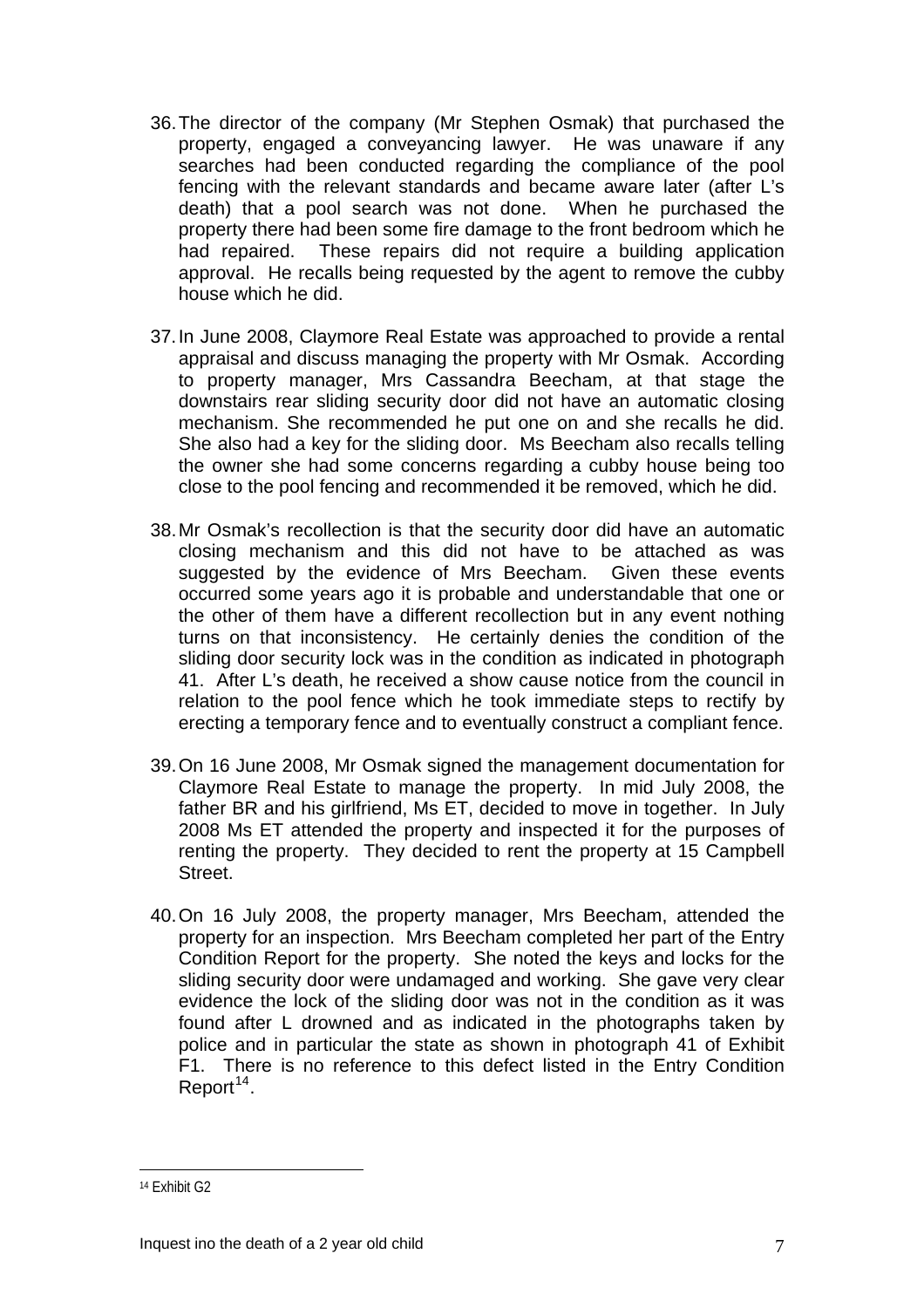- 41. On 17 July 2008 the father and Ms ET attended the property with Mr Colin Cruden and Mrs Alice Cruden, the owners of Claymore Real Estate. Mrs Beecham is their daughter. They also happened to live in a house across the road. The lease agreement was signed and the father and Ms ET were provided with keys to the property. Ms ET recalls that neither the father nor the real estate agent were able to open the back screen door that provided direct access to the pool area and a key to this area was not provided. Mrs Beecham states there was a key which opened the sliding door but as there was only one copy another had to be cut.
- 42. Alice and Colin Cruden confirm and I accept their evidence that the sliding security door as shown in photograph 41 was not in that condition when it was let. It is clear a spare key did have to be cut for the sliding door so it certainly was not able to be opened at the time the tenants moved in. There was a suggestion put to Mr Cruden that he tampered with or put the lock in that condition during the inspection. He denies this and I accept his evidence.
- 43. It is most likely a spare key had to be cut. There does not appear to be any clear evidence of the spare key ever being provided to the tenants but it may have. There is some documentary evidence of keys being cut. Why the lock had to be tampered with subsequently is unclear. It could be that the key was not provided or it may have been lost. On this issue there is no clear evidence one way or the other.
- 44. The father, K and L moved into the property as did Ms ET and her two children.
- 45. Ms ET indicated in her statement she recalls discussing the screen door with the father. She said they both believed the door was unsafe and they did not know whether to raise it with the real estate agent. Ms ET explained in her statement that she and the father believed there should have been a fence separating the door and the pool instead of the door opening up to the pool. They did not make a point of getting the key for this door as they felt it would have been safer if they were unable to open the door. Ms ET said she never received a key to this door. When she gave evidence Ms ET agreed the state of the sliding door lock as shown in photograph 41 was not in that state when they moved in.
- 46. Importantly, what she did state in her evidence and which was not contained in her statement to police, was that after they moved in the father decided he wanted to have access to the area and he decided to take the barrel of the lock out. He used a Phillips screw driver. She told him that was unsafe and did not agree with his actions and his reply was "don't be stupid we will hear them splash". She says she moved out of the property reasonably soon after. When asked why she had not told the police this important information after L's death, she stated the father was unstable, she was distressed by L's death and she felt threatened about the matter.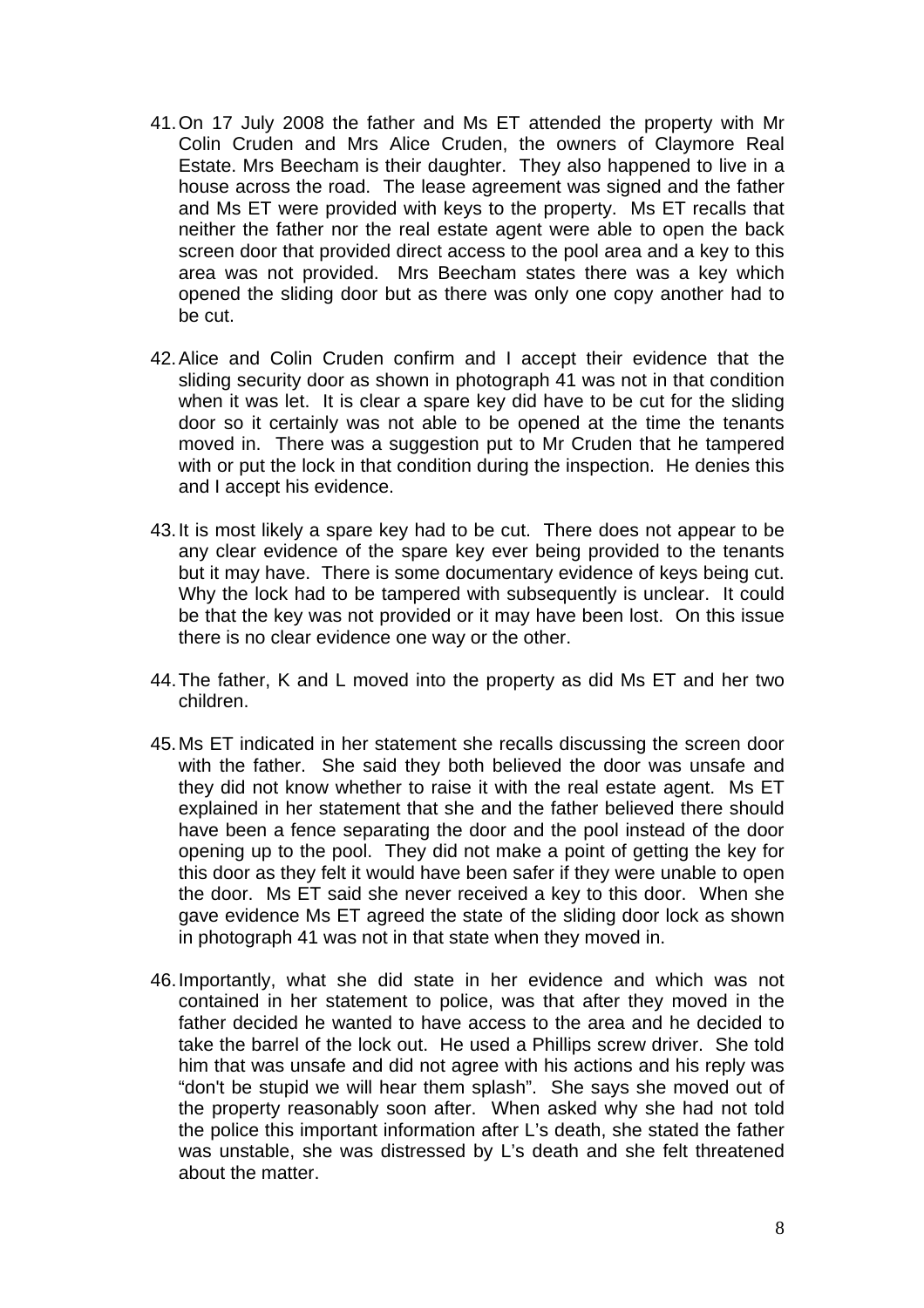- 47. Ms ET and the father separated approximately 3 weeks after they had moved in together and Ms ET vacated the property. This occurred in late August 2008. It is apparent she moved out and separated after the father had some form of relationship with one of her friends.
- 48. On 28 August 2008 a new lease agreement was entered into with the father. Mrs Beecham attended the property on 28 August 2008 and provided the father with a new lease agreement and blank maintenance forms. Mrs Beecham attended the property and inspected the damage to the vanity unit upstairs in the bathroom. She says the father did not raise any other maintenance issues for the property.
- 49. On 11 September 2008, the father paid \$1520 in bond for the property. He did not raise any maintenance concerns with the property at that time.
- 50. At some point the father's brother ("the uncle") moved in with the father and his daughters. The upstairs area was the primary residence of the father, K and L and the downstairs area was converted into a living area where the uncle stayed. When the uncle moved in the screen door did not have a lock but it had a mechanism that kept it shut. The lock on the screen door was not working and was hanging down outside of the frame and was in the condition as shown in photograph 41. He says he was never given any explanation as to why it was in that state other than his brother having told him the real estate would come over to fix it but they did not end up doing so. In relation to the screen door he said it did have a mechanism which kept it shut and it was hard to open but it could be slid across by grabbing hold of the handle or the grilles.
- 51. In relation to the lock the father stated that when they first attended the property, the lock was all put together and could not be unlocked. He says the real estate agent from across the road came over with a screwdriver and put it in that condition. He was asked about why this was not noted in the condition report and he said he assumed it would have been fixed quickly. He says his former partner Ms ET gave false evidence when she told the court he had undone the lock. His explanation as to why she would do that was she was a jealous exgirlfriend. He said he does not recall having any other discussions with the real estate agent about the door again. He agrees he did not put anything in writing about the door.
- 52. The father, in his affidavit to the Family Court, stated "I have made numerous complaints about the dwelling including the lack of sufficient pool fencing, in that the pool wasn't fenced and that the back wasn't sufficiently secured. However no action was taken."<sup>[15](#page-9-0)</sup> I simply do not accept this.

<span id="page-9-0"></span><sup>&</sup>lt;sup>15</sup> Page 4 of exhibit B14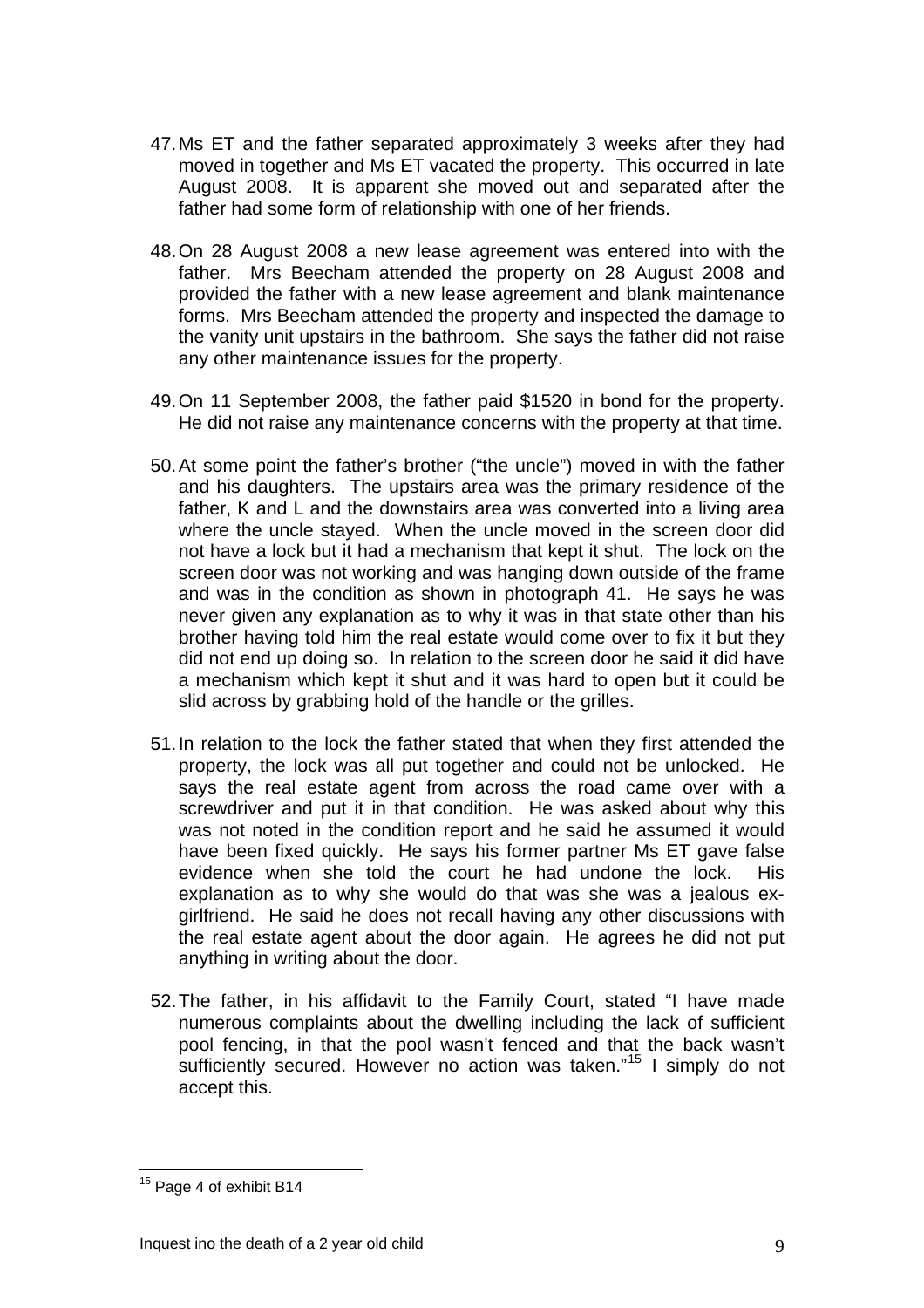- 53. On 1 October 2008 Claymore Real Estate ceased trading and Coronis Realty Burpengary purchased the business.
- 54. On 13 October 2008, the father was issued with a Form 11 Notice to Remedy Breach due to rent arrears. He contacted Mrs Beecham and advised he would attend the real estate agency the following night to pay the outstanding rent and sign a new direct debit form. The father did not attend as arranged.
- 55. Mrs Beecham attempted to contact the father on numerous occasions. On the night of 20 October 2008 he left a voicemail for Mrs Beecham.
- 56. In relation to the condition of the door I accept the totality of the evidence would support a very clear finding that the father was the person who put the lock of the screen door in the condition shown in photograph 41 soon after moving in and left it in that state up until the date when his daughter drowned.
- 57. In making that finding I accept the totality of the evidence of Mrs Beecham and Mr and Mrs Cruden and that of Ms ET. There is support for their evidence to be found in that the condition of the lock is not referred to in the Entry Condition Report and there is no evidence on the real estate file of complaints being made about the lock. It is note worthy the real estate agency did attend to a number of other maintenance issues such as the bathroom cabinet and some initial plumbing issues to the dishwasher when they moved in.
- 58. I also do not consider the father should be considered a person whose credit could be considered reliable. He denied drinking or smoking marijuana on the evening before L died. He also made those denials in the Family Court. He agreed in those proceedings that he did use marijuana but not on a regular basis and at that time when giving evidence in January 2008 he was still using the drug. He agreed there was a bong at the house and was surprised when the Police did not find it.[16](#page-10-0)
- 59. He told this court there was no bong or utensil in the house. When the transcript of the Family Court proceedings was put to him he continued to deny the undeniable and said he did not know why that was recorded in the transcript.
- 60. In making the finding that the father deliberately tampered with and rendered the lock of the screen door useless, I accept the father did so without realising this would have contributed to the tragic consequences that subsequently occurred

<span id="page-10-0"></span><sup>16</sup> Exhibit H1 p50 of Family Court transcript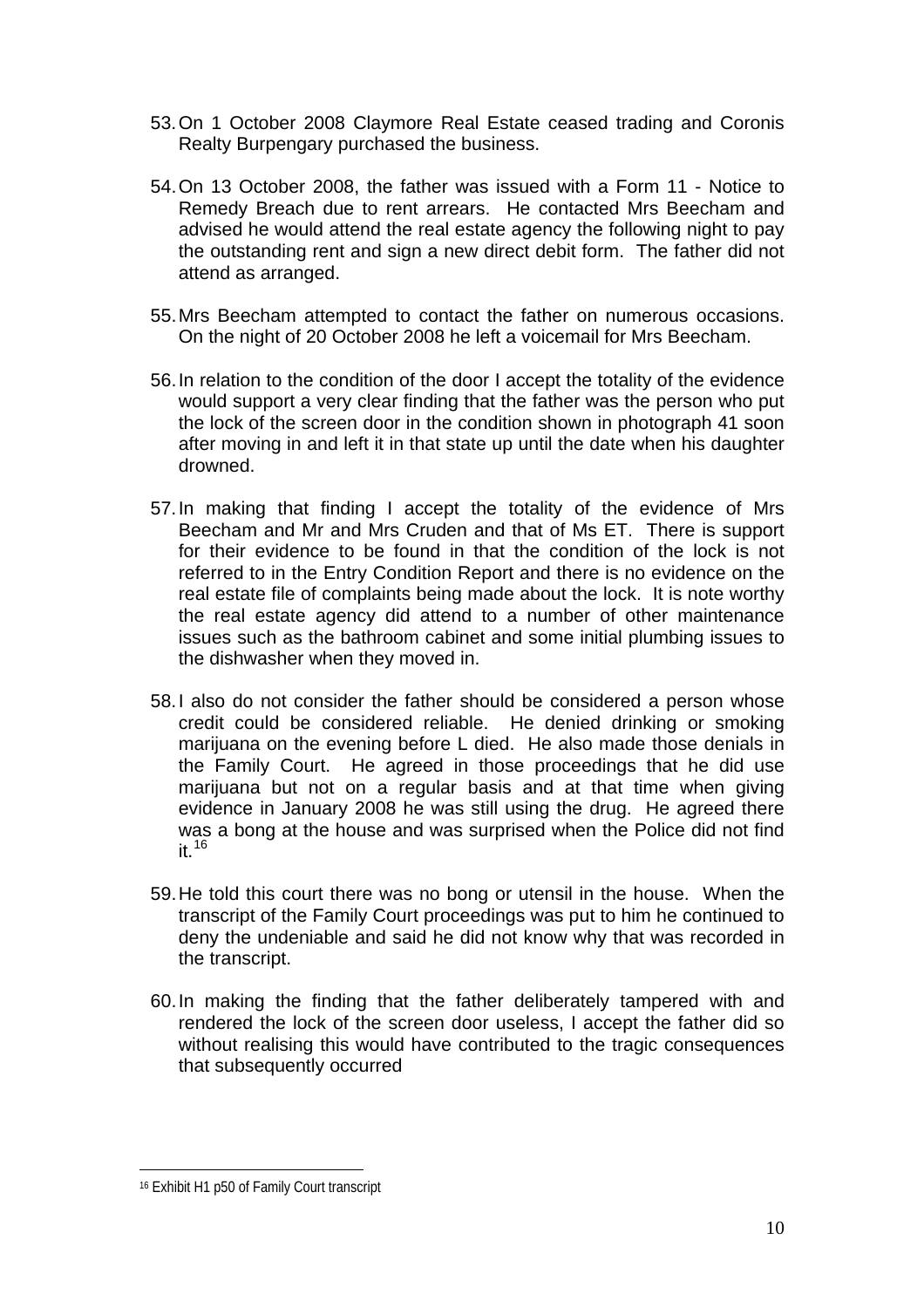#### **Events of night before and day of L's death on 21 October 2008**

- 61. In his statement the uncle stated that on 20 October 2008 he and his friend Mr John Richards arrived at the residence at approximately 10.30pm. They watched a DVD and then went to sleep. The uncle woke at 5.00am and contacted his employer to update on his progress to obtain a blue card. He was due to commence work at 6.30am however he was unable to do so because he did not have his blue card. The uncle walked past the internal stairs, through the laundry and into the carport. He did not walk outside at any point. He returned to his room and opened the sliding glass door because it was hot. The screen door was shut when he did this. The uncle then laid down on his bed and went to sleep.
- 62. The uncle was then awoken by K who indicated L was in the pool. He went outside and observed L face down in the pool to the left of the internal stairs of the pool. He had to get into the pool to retrieve L.
- 63. The Police interviewed the father that day. He later refused to provide a statement to the Police or to the Coroner. He told Police his alarm went off at 7am. He heard the children wake up after his alarm went off. He heard them because his door was open and they shut his door and went and played. He told police the fence was not legal and he told the real estate agent on the first day they moved in that the fence was not right and that the owner knew about the fencing.
- 64. John Richards provided a statement. He was not called to give evidence for medical reasons. Given he could not be cross examined I do have to treat his evidence as contained in his statement with some caution. He stated he heard singing between 6 - 9am outside. He was sleeping downstairs on the couch. Before 9am a child was sitting on the lounge downstairs. He or she said "lying in the water". Then he and BR went outside through the screen door and he saw the baby lying face down in the water at the end of the pool, further enough away that BR had to reach in. Solar panel installers at a neighbouring property from over the back came over and did CPR on L. The uncle and the father were red in the face and crying. He said he didn't hear any splashes and only heard singing. He ran upstairs and told the father. He said that he did not drink liquor and he did not see the uncle or the father drinking at all. He had not seen the father that night but he could smell marijuana coming from upstairs. He did not see the father using marijuana but was confident the smell was definitely marijuana.
- 65. The father denies having smoked any marijuana that evening or drinking alcohol. This issue is of some importance and given the seriousness of the allegation and based on the Briginshaw principles referred to earlier in this decision I am unable to make such a finding to a sufficient standard of proof although I note the finding of Justice Murphy in the Family Court proceedings that his use of marijuana was greater than the extent he was prepared to admit.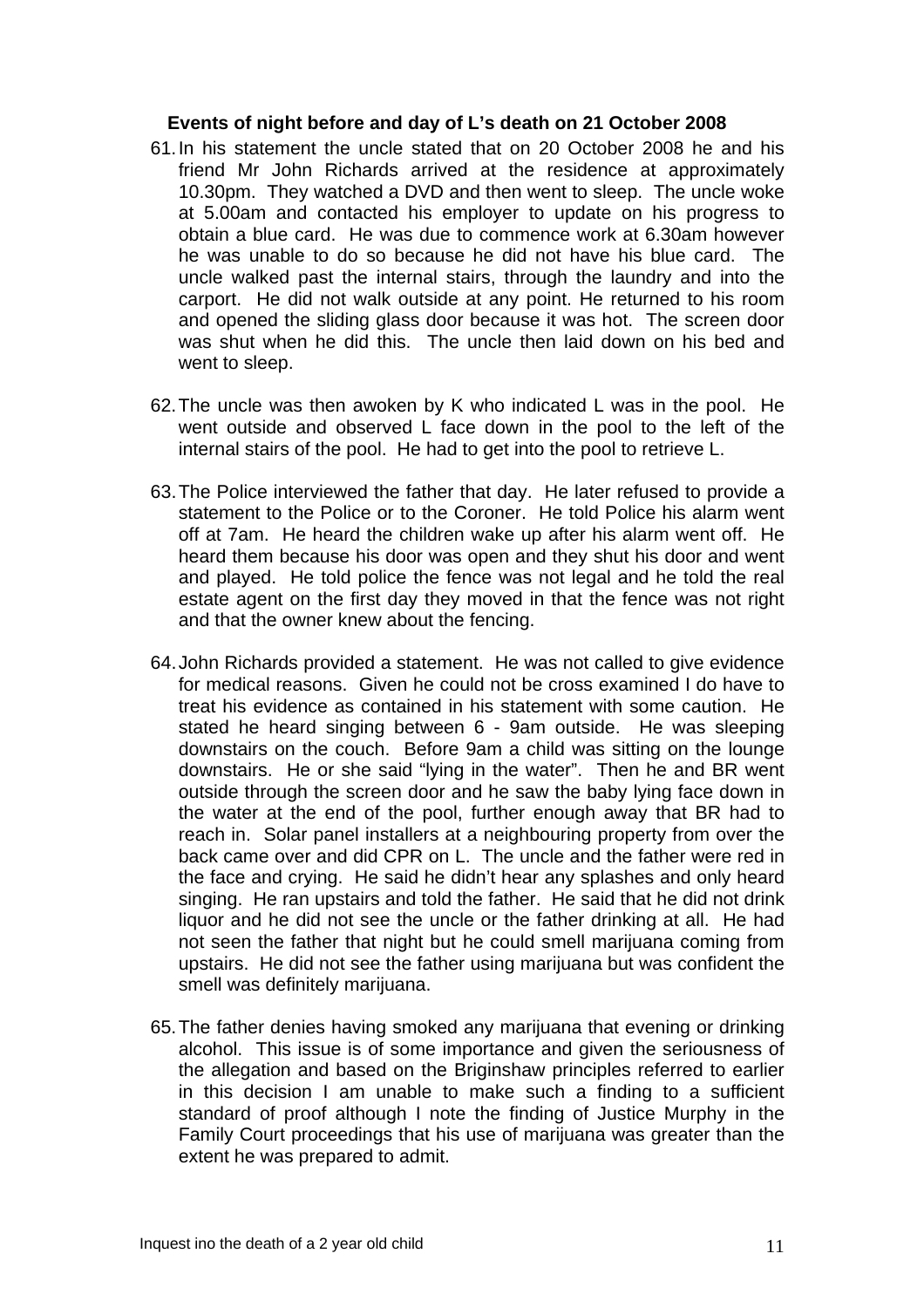- 66. Matthew Clerehan, Ian Stromilo, Dawson Patterson, were working at a nearby property installing solar panels when they heard swearing coming from 15 Campbell Street, Kallangur at approximately 8.50/9am. They immediately went to assist. They performed CPR on L until the QAS arrived. During this time they were not able to feel a pulse, they noted L was cold and blue and clear coloured fluid expelled from her mouth and bubbly white coloured fluid from her nose.
- 67. Whilst CPR was being administered, and prior to QAS arriving, Mr Clerehan overheard the two men [assume to be the father and the uncle] arguing over who left the sliding door and gate open. Mr Clerehan assumed it was L's father yelling "who left the door open" and the other man kept repeating "I'm sure I locked it".
- 68. Whilst CPR was being administered, and prior to QAS arriving, Mr Patterson overhead one male say "How did she get out, who was watching her?"
- 69. Prior to the QAS arriving, Mr Clerehan observed both males to be crying and yelling. One yelled "why weren't you looking after the kids?" and the other bloke said "get fucked, they're your kids."
- 70. The Court acknowledged these events would have been very distressing for Messrs Clerehan, Dawson and Patterson. They provided valuable efforts at CPR given it seemed the other persons present were incapable of doing so. Their efforts should be commended. Mrs Plint representing Hannah's Foundation wished to join in that commendation.
- 71. The QAS were called at 8.58am and arrived at the scene at 9.14am. Student ICP Buchanan, ICP Eaton, ICP Smith, ACP Kenn, OIC Petrie Station Campbell and student paramedic Howie attended. An off duty Registered Nurse Lloyd also arrived to assist. Monitoring was conducted and it was determined L's rhythm was unshockable however despite this, CPR efforts continued, L was ventilated, an intraocular cannular was inserted and adrenaline was administered. QAS left the scene at 9.38am with ventilation and compressions continued until QAS arrived with L at the Redcliffe Hospital at 10am. The Hospital continued resuscitation efforts however they also discontinued. L was pronounced deceased at 10.20am by Dr Stephen Kolera.

#### **Investigation and likely entry point of L to the Pool**

- 72. Small rocks and pebbles were found by the side of the pool between the door and the pool edge and there appeared to be some inside the pool. A toy doll was also found in the pool area. There was no evidence of any items being placed up against the pool fence for L to gain access to the pool.
- 73. Scenes of Crimes Officer Senior Constable Dash inspected the three access points to the pool. The metal pool gate was tested a number of times and found to be fully functional and closed on every occasion. The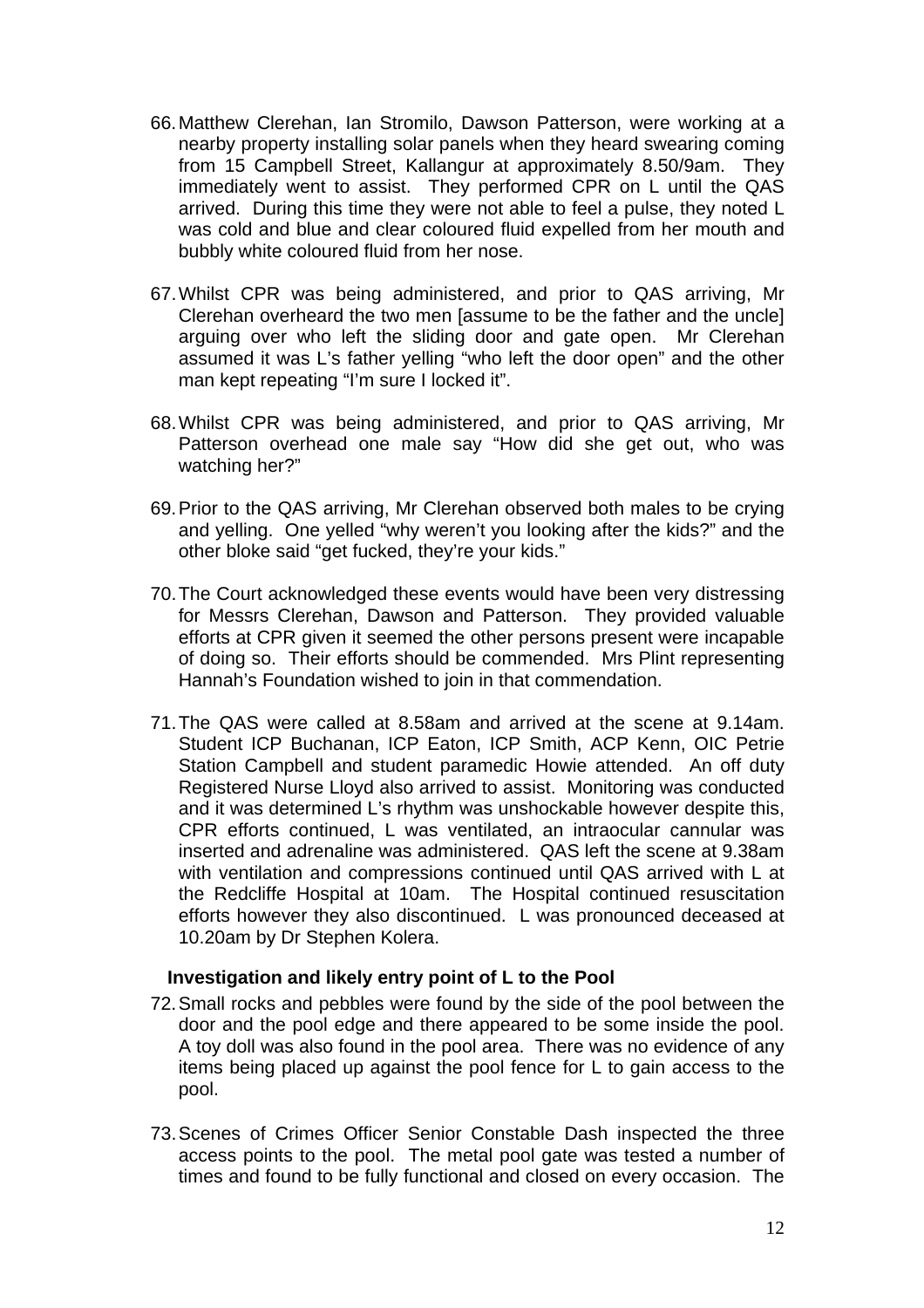wooden paling gate was in a sound condition and in a locked position. The downstairs glass sliding door was found to be in a sound condition and latch lockable from the inside. The security screen door had a retracting wire attached which was in a sound condition and pulled the security screen door towards a shut position however the latch or latch handle was broken whereby a displaced screw caused the door to jamb open approximately one centimetre. Senior Constable Dash was of the view this latch appeared to have been broken for some time as there was some scarring on the metal door jamb where the screw was positioned. There was also a metal washer attached to the latch with electrical wire and this could only have been attached after the latch was broken.

- 74. Brendon Woodbury, a locksmith, attended the property and provided a report to the QPS. He concluded that the Ryobi Doorman sliding door closer was operational and latched sufficiently and would latch effectively during normal entry and exit of a person however this door could be left ajar if the door is brought to rest against the lock strike slowly.
- 75. Mr Woodbury reviewed the photographs taken by QPS of the security screen door. He concluded that a person had removed the top screw from the handles, lowered the handles and then replaced the screw back into the internal plate. Projecting from the internal handle plate was a threaded screw stud. With the stud in this position, Mr Woodbury was of the opinion the operation of the lock would not have been effective.
- 76. Dr Ong conducted an autopsy on L. He concluded L's cause of death was as a result of drowning
- 77. Mr Parkin, an Accredited Assistant Building Surveyor, employed by the Moreton Bay Regional Council attended in relation to the pool fencing compliance. Mr Parkin was of the view the swimming pool was noncompliant because the position of the swimming fence differed from the position of the pool indicated in the approved plans. Mr Parkin identified 17 items of non-compliance with the Australian Standards AS1926- 1986 $17$ . Of relevance he identified that the sliding security screen selfclosing door was not functioning and the pool fence configuration was not as per the approved plans.
- 78. As a result an enforcement notice was issued by Moreton Bay Regional Council to Kamso Constructions Pty Ltd requiring the pool to be emptied or to have a fence erected that complied with standard.

### **Review by the Department of Child Safety now Department of Communities - Child Safety ("the Department")**

79. On 26 November 2008 the Department conducted a Systems and Practice Review Plan which reviewed factors influencing the Department's service delivery to L. The Review Plan concluded on 12 December 2008 that "a reasonable person, knowing all the facts, would

<span id="page-13-0"></span><sup>17</sup> See exhibit D2 page 5 for the entire list of items of non-compliance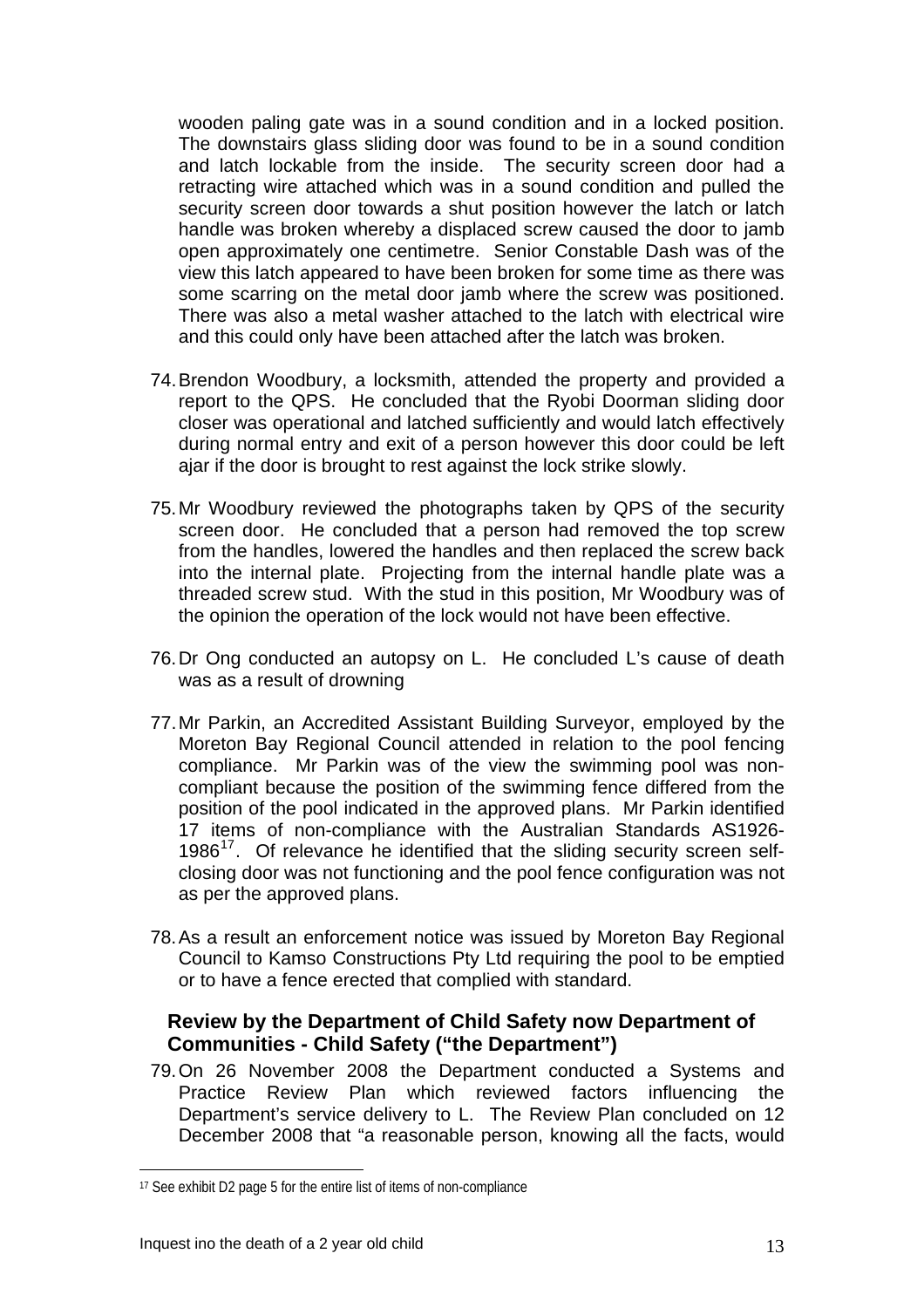not believe there to be a connection between the action or inaction of the department and the death of the child. The death was as a result of drowning in the family pool." The Court accepts that is a reasonable finding to make.

- 80. The Review Plan noted that whilst the recording of the information as a Child Concern Report was questionable, this would be the focus of the review. The Review Plan concluded that the review could be conducted by a systems and practice review.
- 81. A Root Cause Analysis was conducted (the report was completed on 23 March 2009) into the Department's involvement with the family in 2007. The Root Cause Analysis Report identified a lack of alignment between relevant officers' personal frameworks and knowledge and the Department's framework for child protection service delivery.
- 82. The Report determined the following risk factors existed:
	- Age and vulnerability of the girls;
	- The potentially cumulative effect on the children's developmental, emotional and psychological wellbeing through ongoing exposure to a violent environment;
	- Potential risk for physical harm when present during domestic violence incident; and
	- Impact of domestically violent relationship on parental capacity to provide a safe environment and ensure the health and developmental wellbeing for children of a vulnerable age.
- 83. The report also concluded that the decision to record the information provided in December 2007 significantly hindered service delivery to L. The Report was of the view the information received identified evidence of significant risk to L and K and should have been screened as a child concern notification.
- 84. The RCA determined that should have been recorded as Child Concern Notification because:
	- Significant risk of harm to children identified by the father's threats to kill the children on the day he abducted the mother. This placed them at an unacceptable risk of suffering serious physical trauma or injury of a non-accidental nature;
	- The concerns provided by the notifier clearly indicated an escalating pattern of domestic violence through incidences on two separate days with the father initially abducting the mother and then four days later again making statements to the notifier of his intent to harm the children if he was not able to access the mother;
	- The subject child and her sibling's exposure to domestic and family violence placed them at unacceptable risk of significant emotional harm due to the violent environment created by the father's pervasive threats and a climate of terror and fear. The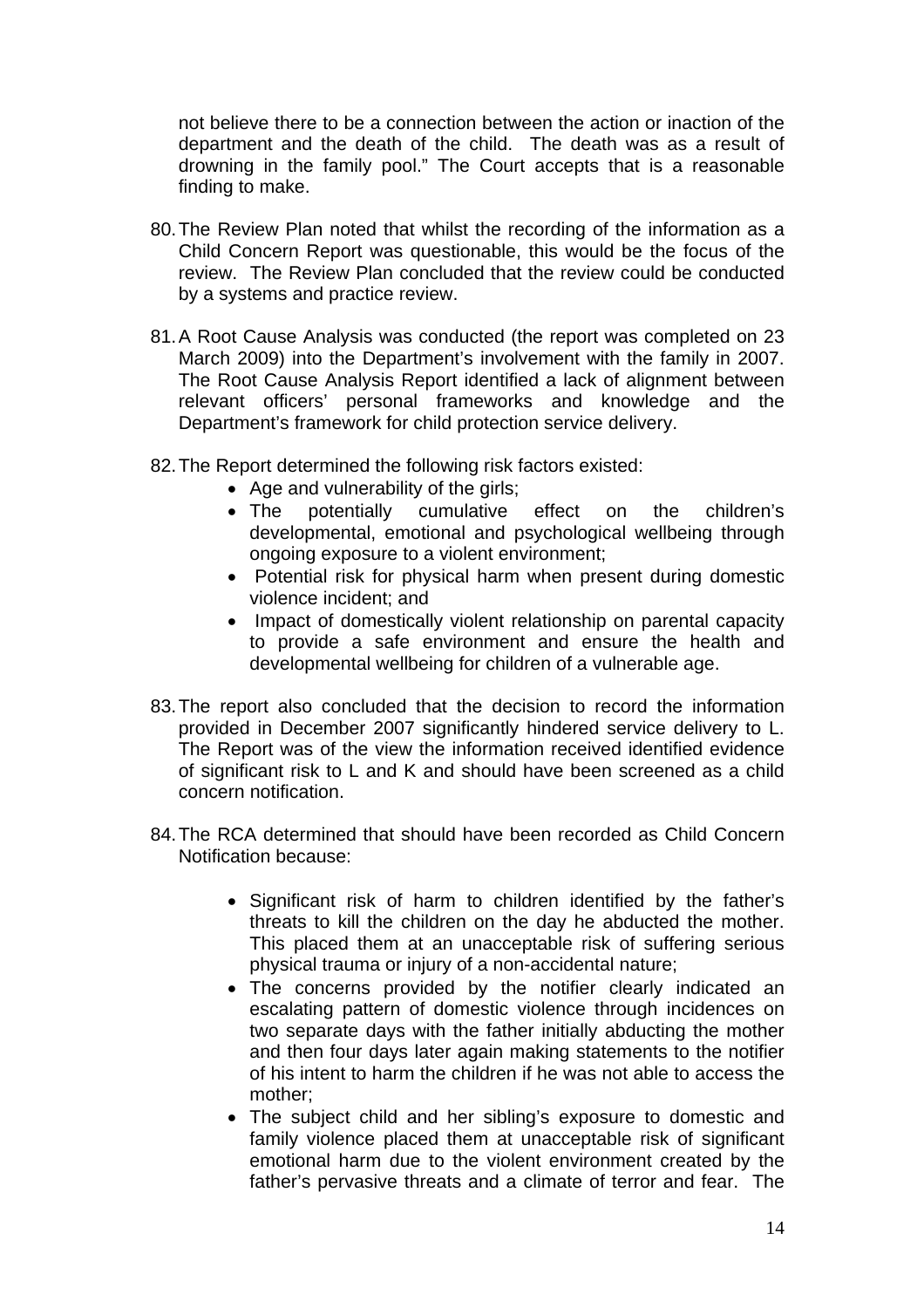concerns provided clearly stated the presence of both the girls during both of the incidents; and

- The father had custody of both the subject children who were of a vulnerable age and highly dependant on him as their caregiver to protect them from harm.
- 85. The decision to record the information as a Child Concern Report meant no investigation and assessment occurred regarding the children and no further information about the family was gathered. It is of course unknown what such a process may have determined and whether referral to other agencies or services and/or monitoring may have occurred as a result.
- 86. The RCA was also critical of Ms NB and Ms WR's failure to appreciate the Department's statutory obligation under section 14(2) of the Child Protection Act which states that 'if the chief executive believes alleged harm may have involved the commission of a criminal offence relating to the child, the chief executive must immediately give details of the alleged harm to the police commissioner'.
- 87. The RCA was also critical of Ms NB and Ms WR's failure to appreciate the indicators of domestic and family violence throughout the child protection continuum.
- 88. The RCA recommended the report be provided to all staff who participated in the review to allow critical discussion and reflection on learnings. The RCA also recommended the key practice learnings from the review be disseminated to the managers of all Child Safety Service Centres and be included on the agenda of the next Senior Practitioner teleconference for dissemination.
- 89. Both Ms NB and Ms WR gave evidence at the inquest. They accepted the findings of the RCA. Since that time there had been further training with respect to notifications to Queensland Police and on family domestic violence. Ms WR stated that in hindsight she should have caused a referral to Queensland Police although she was not sure if this would have provided sufficient information to change the notification to a Child Concern report.
- 90. Given the review process conducted by the Department and its findings and recommendations I do not consider I need to make any further comment or recommendations on this issue.

## **Changes to the Swimming Pool legislation**

91. In 2009 the Queensland State Government undertook a comprehensive review of the current laws relating to swimming pools. Up until then, numerous pool safety standards applied, depending on the date the pool was constructed. Prior to the review, inspection of swimming pools and enforcement of non-compliance was delegated to local councils.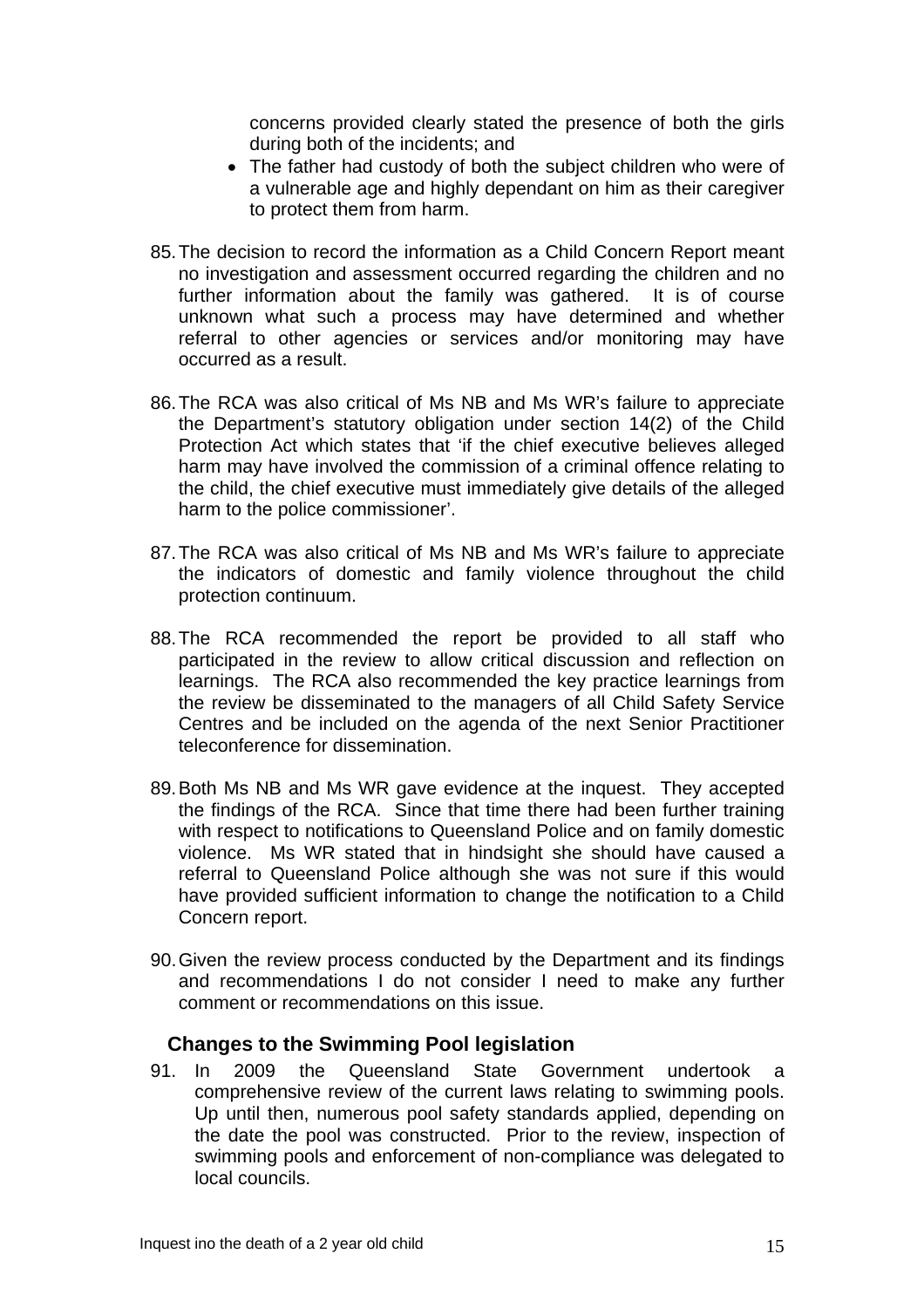- 92. Following the review the Queensland government introduced legislation in two stages which is now contained within the *Building Act 1975*. The first stage commenced on 1 December 2009 and dealt with new residential outdoor swimming pools. The second stage, commenced on 1 December 2010. The second stage replaced the 11 different pool safety standards with the one pool safety standard (Queensland Development Code Mandatory Part 3.4) and requires both new and existing pools to be upgraded to comply with the standard within 5 years unless the house is sold or leased first. The new standard prohibits a door from being used to provide a barrier, even if it is child resistant and this applies to all existing pools.
- 93. The second stage also introduced a sale and lease compliance system which requires any person or company selling or leasing a property with a pool to obtain a pool safety certificate from a licensed pool safety inspector.
- 94. If the property had been rented now, under the new legislation, the property would not have obtained a pool safety certificate because the door was being used as a barrier which is now prohibited. A pool safety certificate would have ensured the fence around the pool was in accordance with the new safety standard.
- 95. It is noted in various media reports that there is some agitation being expressed to roll back the commencement of some of these provisions and that the government has publicly resisted that pressure. By way of further support I will recommend the complete second stage of the pool legislation be fully implemented.

#### **Swimming Pool Safety and Supervision**

- 96. Mrs Plint and Hannah's Foundation have been valuable advocates concerning pool and water safety for which they should be commended. I have no doubt advocacy together with a combination of previous coronial recommendations and policy decisions made by the State Government resulted in this very welcome major reform to legislation.
- 97. Of course as Mrs Plint states in her written submission to this inquest and as stated in some of the valuable pool safety material the Foundation has produced, supervision of children is the most crucial primary preventive measure. Her pool safety brochure states, and I accept, that it is statistically proven children will drown when supervision breaks down and a non-compliant barrier is in existence at the same time.
- 98. That is precisely what occurred on this occasion. The father, for reasons which he will no doubt regret for a long time, failed to properly supervise his two young children L and K early that morning on 21 October 2008. His brother unlocked the sliding glass door which gave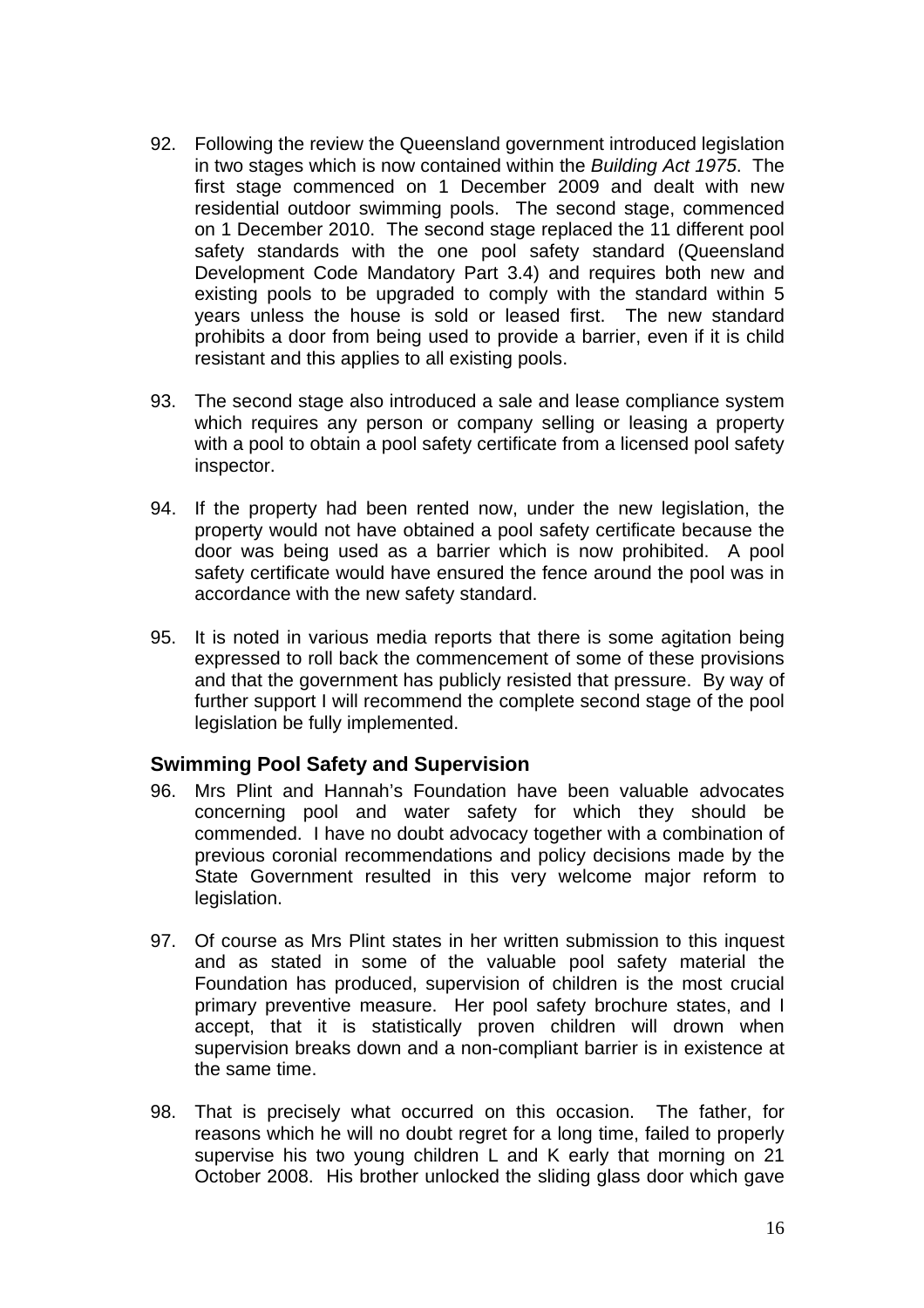direct access to the pool area because it was hot. He failed to hear the two children when they were downstairs early that morning. That left the opportunity for the children to access the pool area through the sliding screen, the lock of which had been deliberately tampered with and made non-functioning by the father. The inevitable and foreseeable and totally preventable consequences of those actions brought about the tragic death of this young girl.

## **Findings required by section 45**

I am required to find, as far as is possible, who the deceased was, when and where she died, what caused the death and how she came by her death. As a result of considering all of the material contained in the exhibits and the evidence given by the witnesses, I am able to make the following findings in relation to L's death:

- (a) The identity of the deceased was LDR;
- (b) The date of death was 21 October 2008;
- (c) The place of death was at 15 Campbell Street, Kallangur;
- (d) The formal cause of death was due to drowning;
- (e) L drowned as a result of entering the swimming pool in the backyard. She was able to enter the pool area via the rear sliding security screen door which was faulty and non-compliant with swimming pool standards of the time because the locking mechanism had been tampered with and made non-functioning and because she was not adequately supervised by the adults present in the house and in particular her father.

## **Concerns, comments and recommendations**

Section 46 of the Act provides that a coroner may comment on anything connected with a death that relates to public health or safety, the administration of justice or ways to prevent deaths from happening in similar circumstances in the future.

I make the following comments:-

To the extent it is necessary, it is recommended the amendments to swimming pool fencing legislation as set out in Chapter 8 of the *Building Act 1975* and which commenced on 1 December 2010 be implemented and regulated in full. I note the website of the Department of Infrastructure and Planning relating to pool fences and safety has a comprehensive list of information and resources concerning the new laws and pool safety in general.

It is apparent that with such major changes Real Estate and Property Managers will need to be made aware of the new legislation and it would be expected the appropriate professional bodies are engaged in that process. I